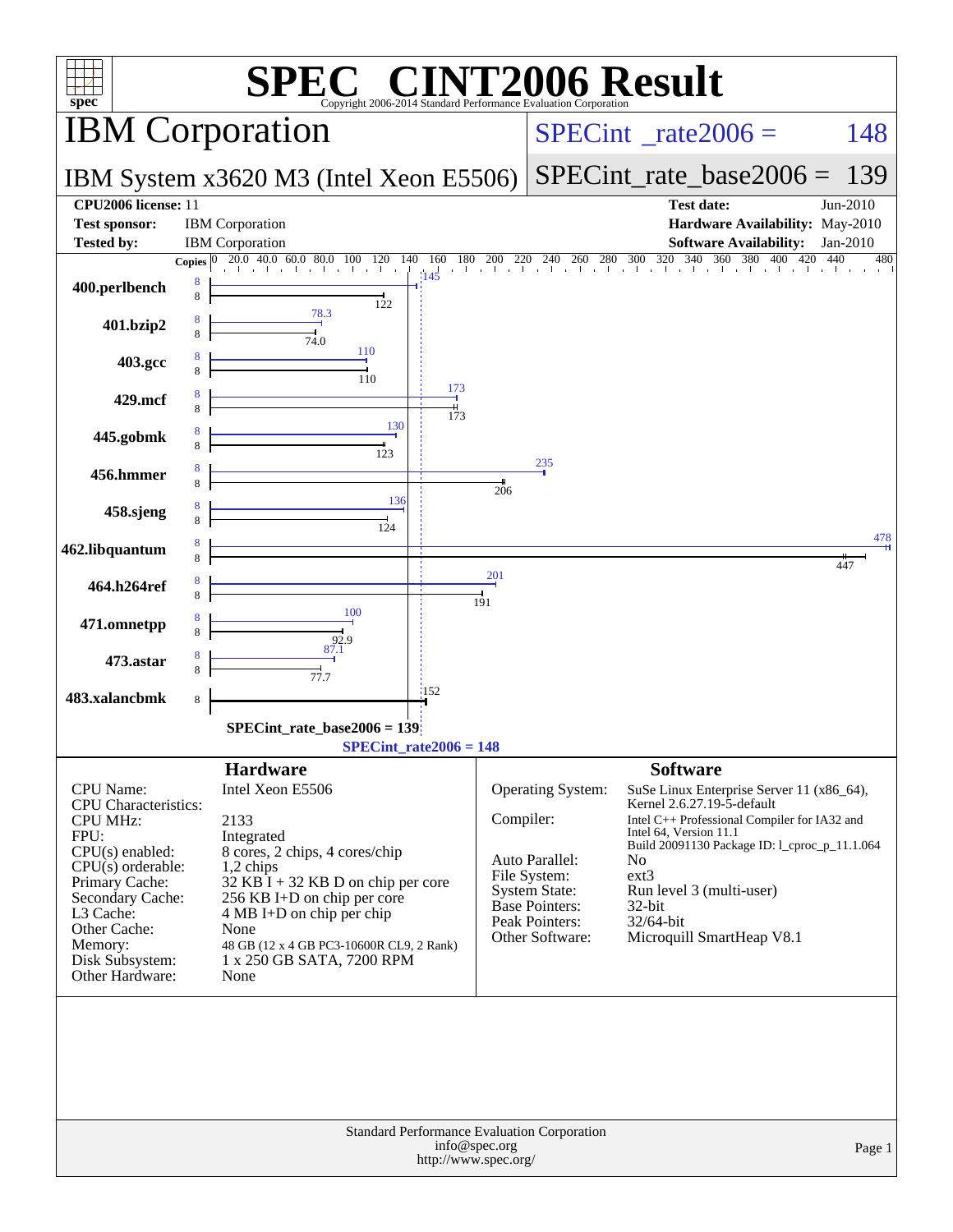

## IBM Corporation

### SPECint rate $2006 = 148$

IBM System x3620 M3 (Intel Xeon E5506)

[SPECint\\_rate\\_base2006 =](http://www.spec.org/auto/cpu2006/Docs/result-fields.html#SPECintratebase2006) 139

#### **[CPU2006 license:](http://www.spec.org/auto/cpu2006/Docs/result-fields.html#CPU2006license)** 11 **[Test date:](http://www.spec.org/auto/cpu2006/Docs/result-fields.html#Testdate)** Jun-2010

**[Test sponsor:](http://www.spec.org/auto/cpu2006/Docs/result-fields.html#Testsponsor)** IBM Corporation **[Hardware Availability:](http://www.spec.org/auto/cpu2006/Docs/result-fields.html#HardwareAvailability)** May-2010 **[Tested by:](http://www.spec.org/auto/cpu2006/Docs/result-fields.html#Testedby)** IBM Corporation **[Software Availability:](http://www.spec.org/auto/cpu2006/Docs/result-fields.html#SoftwareAvailability)** Jan-2010

#### **[Results Table](http://www.spec.org/auto/cpu2006/Docs/result-fields.html#ResultsTable)**

|                    | <b>Base</b>   |                |       |                                                                                                          |       |                |       | <b>Peak</b>   |                |              |                |              |                |              |
|--------------------|---------------|----------------|-------|----------------------------------------------------------------------------------------------------------|-------|----------------|-------|---------------|----------------|--------------|----------------|--------------|----------------|--------------|
| <b>Benchmark</b>   | <b>Copies</b> | <b>Seconds</b> | Ratio | <b>Seconds</b>                                                                                           | Ratio | <b>Seconds</b> | Ratio | <b>Copies</b> | <b>Seconds</b> | <b>Ratio</b> | <b>Seconds</b> | <b>Ratio</b> | <b>Seconds</b> | <b>Ratio</b> |
| 400.perlbench      |               | 642            | 122   | 642                                                                                                      | 122   | 640            | 122   | 8             | 538            | 145          | 539            | 145          | 540            | 145          |
| 401.bzip2          |               | 1042           | 74.1  | 1043                                                                                                     | 74.0  | 1047           | 73.8  | 8             | 986            | 78.3         | 987            | 78.2         | 985            | 78.4         |
| $403.\mathrm{gcc}$ |               | 583            | 110   | 583                                                                                                      | 110   | 584            | 110   | 8             | 587            | <b>110</b>   | 587            | 110          | 588            | 110          |
| $429$ .mcf         |               | 426            | 171   | 420                                                                                                      | 174   | 421            | 173   | 8             | 421            | 173          | 421            | 173          | 422            | 173          |
| $445$ .gobm $k$    |               | 683            | 123   | 690                                                                                                      | 122   | 684            | 123   | 8             | 643            | 131          | 644            | 130          | 646            | 130          |
| 456.hmmer          |               | 361            | 207   | 362                                                                                                      | 206   | 363            | 206   | 8             | 318            | 235          | 317            | 235          | 318            | 234          |
| $458$ .sjeng       |               | 779            | 124   | 779                                                                                                      | 124   | 780            | 124   | 8             | 713            | 136          | 713            | 136          | 713            | 136          |
| 462.libquantum     |               | 373            | 445   | 360                                                                                                      | 461   | 371            | 447   | 8             | 347            | 478          | 347            | 478          | 349            | 475          |
| 464.h264ref        |               | 927            | 191   | 926                                                                                                      | 191   | 925            | 191   | 8             | 882            | 201          | 882            | 201          | 883            | 201          |
| 471.omnetpp        |               | 537            | 93.1  | 538                                                                                                      | 92.9  | 538            | 92.9  | 8             | 499            | <b>100</b>   | 499            | 100          | 501            | 99.9         |
| 473.astar          |               | 722            | 77.8  | 723                                                                                                      | 77.7  | 724            | 77.6  | 8             | 645            | 87.1         | 645            | 87.1         | 645            | 87.0         |
| 483.xalancbmk      |               | 364            | 152   | 365                                                                                                      | 151   | 364            | 152   | 8             | 364            | 152          | 365            | 151          | 364            | <u>152</u>   |
|                    |               |                |       | Results appear in the order in which they were run. Bold underlined text indicates a median measurement. |       |                |       |               |                |              |                |              |                |              |

#### **[Submit Notes](http://www.spec.org/auto/cpu2006/Docs/result-fields.html#SubmitNotes)**

The config file option 'submit' was used. numactl was used to bind copies to the cores

#### **[Platform Notes](http://www.spec.org/auto/cpu2006/Docs/result-fields.html#PlatformNotes)**

 Turbo Mode Enable Turbo Boost set to Traditional CPU C State Enable

#### **[General Notes](http://www.spec.org/auto/cpu2006/Docs/result-fields.html#GeneralNotes)**

 Binaries were compiled on SLES 10 with Binutils 2.18.50.0.7.20080502 'ulimit -s unlimited' was used to set the stack size to unlimited prior to run

## **[Base Compiler Invocation](http://www.spec.org/auto/cpu2006/Docs/result-fields.html#BaseCompilerInvocation)**

[C benchmarks](http://www.spec.org/auto/cpu2006/Docs/result-fields.html#Cbenchmarks): [icc -m32](http://www.spec.org/cpu2006/results/res2010q3/cpu2006-20100621-11858.flags.html#user_CCbase_intel_icc_32bit_5ff4a39e364c98233615fdd38438c6f2)

[C++ benchmarks:](http://www.spec.org/auto/cpu2006/Docs/result-fields.html#CXXbenchmarks) [icpc -m32](http://www.spec.org/cpu2006/results/res2010q3/cpu2006-20100621-11858.flags.html#user_CXXbase_intel_icpc_32bit_4e5a5ef1a53fd332b3c49e69c3330699)

> Standard Performance Evaluation Corporation [info@spec.org](mailto:info@spec.org) <http://www.spec.org/>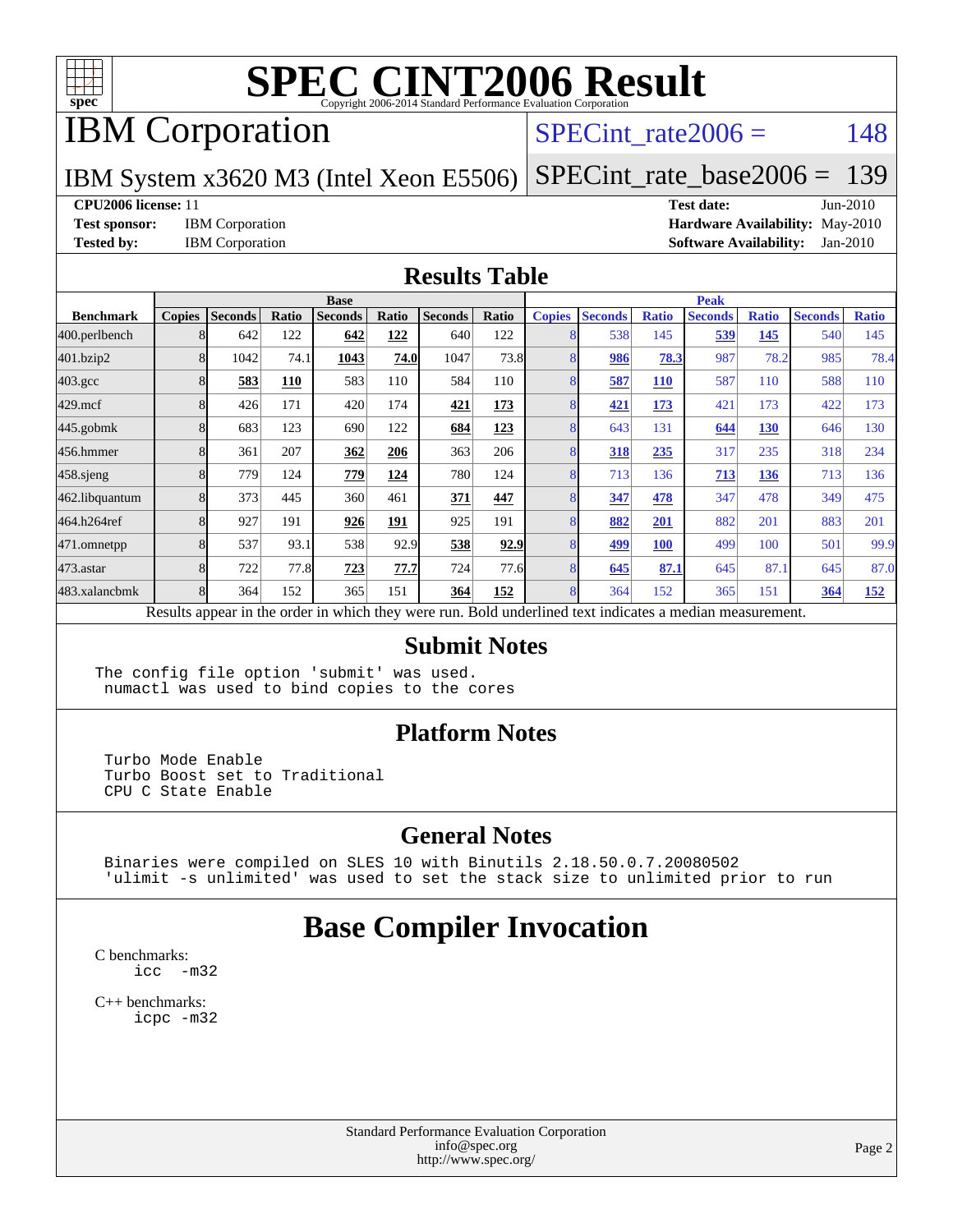

IBM Corporation

 $SPECTnt_rate2006 = 148$ 

IBM System x3620 M3 (Intel Xeon E5506) [SPECint\\_rate\\_base2006 =](http://www.spec.org/auto/cpu2006/Docs/result-fields.html#SPECintratebase2006) 139

**[Test sponsor:](http://www.spec.org/auto/cpu2006/Docs/result-fields.html#Testsponsor)** IBM Corporation **[Hardware Availability:](http://www.spec.org/auto/cpu2006/Docs/result-fields.html#HardwareAvailability)** May-2010 **[Tested by:](http://www.spec.org/auto/cpu2006/Docs/result-fields.html#Testedby)** IBM Corporation **[Software Availability:](http://www.spec.org/auto/cpu2006/Docs/result-fields.html#SoftwareAvailability)** Jan-2010

**[CPU2006 license:](http://www.spec.org/auto/cpu2006/Docs/result-fields.html#CPU2006license)** 11 **[Test date:](http://www.spec.org/auto/cpu2006/Docs/result-fields.html#Testdate)** Jun-2010

### **[Base Portability Flags](http://www.spec.org/auto/cpu2006/Docs/result-fields.html#BasePortabilityFlags)**

 400.perlbench: [-DSPEC\\_CPU\\_LINUX\\_IA32](http://www.spec.org/cpu2006/results/res2010q3/cpu2006-20100621-11858.flags.html#b400.perlbench_baseCPORTABILITY_DSPEC_CPU_LINUX_IA32) 462.libquantum: [-DSPEC\\_CPU\\_LINUX](http://www.spec.org/cpu2006/results/res2010q3/cpu2006-20100621-11858.flags.html#b462.libquantum_baseCPORTABILITY_DSPEC_CPU_LINUX) 483.xalancbmk: [-DSPEC\\_CPU\\_LINUX](http://www.spec.org/cpu2006/results/res2010q3/cpu2006-20100621-11858.flags.html#b483.xalancbmk_baseCXXPORTABILITY_DSPEC_CPU_LINUX)

**[Base Optimization Flags](http://www.spec.org/auto/cpu2006/Docs/result-fields.html#BaseOptimizationFlags)**

[C benchmarks](http://www.spec.org/auto/cpu2006/Docs/result-fields.html#Cbenchmarks):

[-xSSE4.2](http://www.spec.org/cpu2006/results/res2010q3/cpu2006-20100621-11858.flags.html#user_CCbase_f-xSSE42_f91528193cf0b216347adb8b939d4107) [-ipo](http://www.spec.org/cpu2006/results/res2010q3/cpu2006-20100621-11858.flags.html#user_CCbase_f-ipo) [-O3](http://www.spec.org/cpu2006/results/res2010q3/cpu2006-20100621-11858.flags.html#user_CCbase_f-O3) [-no-prec-div](http://www.spec.org/cpu2006/results/res2010q3/cpu2006-20100621-11858.flags.html#user_CCbase_f-no-prec-div) [-static](http://www.spec.org/cpu2006/results/res2010q3/cpu2006-20100621-11858.flags.html#user_CCbase_f-static) [-opt-prefetch](http://www.spec.org/cpu2006/results/res2010q3/cpu2006-20100621-11858.flags.html#user_CCbase_f-opt-prefetch)

[C++ benchmarks:](http://www.spec.org/auto/cpu2006/Docs/result-fields.html#CXXbenchmarks)

[-xSSE4.2](http://www.spec.org/cpu2006/results/res2010q3/cpu2006-20100621-11858.flags.html#user_CXXbase_f-xSSE42_f91528193cf0b216347adb8b939d4107) [-ipo](http://www.spec.org/cpu2006/results/res2010q3/cpu2006-20100621-11858.flags.html#user_CXXbase_f-ipo) [-O3](http://www.spec.org/cpu2006/results/res2010q3/cpu2006-20100621-11858.flags.html#user_CXXbase_f-O3) [-no-prec-div](http://www.spec.org/cpu2006/results/res2010q3/cpu2006-20100621-11858.flags.html#user_CXXbase_f-no-prec-div) [-opt-prefetch](http://www.spec.org/cpu2006/results/res2010q3/cpu2006-20100621-11858.flags.html#user_CXXbase_f-opt-prefetch) [-Wl,-z,muldefs](http://www.spec.org/cpu2006/results/res2010q3/cpu2006-20100621-11858.flags.html#user_CXXbase_link_force_multiple1_74079c344b956b9658436fd1b6dd3a8a) [-L/home/cmplr/usr3/alrahate/cpu2006.1.1.ic11.1/libic11.1-32bit -lsmartheap](http://www.spec.org/cpu2006/results/res2010q3/cpu2006-20100621-11858.flags.html#user_CXXbase_SmartHeap_d86dffe4a79b79ef8890d5cce17030c3)

### **[Base Other Flags](http://www.spec.org/auto/cpu2006/Docs/result-fields.html#BaseOtherFlags)**

[C benchmarks](http://www.spec.org/auto/cpu2006/Docs/result-fields.html#Cbenchmarks):

403.gcc: [-Dalloca=\\_alloca](http://www.spec.org/cpu2006/results/res2010q3/cpu2006-20100621-11858.flags.html#b403.gcc_baseEXTRA_CFLAGS_Dalloca_be3056838c12de2578596ca5467af7f3)

### **[Peak Compiler Invocation](http://www.spec.org/auto/cpu2006/Docs/result-fields.html#PeakCompilerInvocation)**

[C benchmarks \(except as noted below\)](http://www.spec.org/auto/cpu2006/Docs/result-fields.html#Cbenchmarksexceptasnotedbelow):

[icc -m32](http://www.spec.org/cpu2006/results/res2010q3/cpu2006-20100621-11858.flags.html#user_CCpeak_intel_icc_32bit_5ff4a39e364c98233615fdd38438c6f2)

401.bzip2: [icc -m64](http://www.spec.org/cpu2006/results/res2010q3/cpu2006-20100621-11858.flags.html#user_peakCCLD401_bzip2_intel_icc_64bit_bda6cc9af1fdbb0edc3795bac97ada53)

456.hmmer: [icc -m64](http://www.spec.org/cpu2006/results/res2010q3/cpu2006-20100621-11858.flags.html#user_peakCCLD456_hmmer_intel_icc_64bit_bda6cc9af1fdbb0edc3795bac97ada53)

458.sjeng: [icc -m64](http://www.spec.org/cpu2006/results/res2010q3/cpu2006-20100621-11858.flags.html#user_peakCCLD458_sjeng_intel_icc_64bit_bda6cc9af1fdbb0edc3795bac97ada53)

462.libquantum: [icc -m64](http://www.spec.org/cpu2006/results/res2010q3/cpu2006-20100621-11858.flags.html#user_peakCCLD462_libquantum_intel_icc_64bit_bda6cc9af1fdbb0edc3795bac97ada53)

[C++ benchmarks \(except as noted below\):](http://www.spec.org/auto/cpu2006/Docs/result-fields.html#CXXbenchmarksexceptasnotedbelow) [icpc -m32](http://www.spec.org/cpu2006/results/res2010q3/cpu2006-20100621-11858.flags.html#user_CXXpeak_intel_icpc_32bit_4e5a5ef1a53fd332b3c49e69c3330699)

473.astar: [icpc -m64](http://www.spec.org/cpu2006/results/res2010q3/cpu2006-20100621-11858.flags.html#user_peakCXXLD473_astar_intel_icpc_64bit_fc66a5337ce925472a5c54ad6a0de310)

## **[Peak Portability Flags](http://www.spec.org/auto/cpu2006/Docs/result-fields.html#PeakPortabilityFlags)**

 400.perlbench: [-DSPEC\\_CPU\\_LINUX\\_IA32](http://www.spec.org/cpu2006/results/res2010q3/cpu2006-20100621-11858.flags.html#b400.perlbench_peakCPORTABILITY_DSPEC_CPU_LINUX_IA32) 401.bzip2: [-DSPEC\\_CPU\\_LP64](http://www.spec.org/cpu2006/results/res2010q3/cpu2006-20100621-11858.flags.html#suite_peakCPORTABILITY401_bzip2_DSPEC_CPU_LP64)

Continued on next page

Standard Performance Evaluation Corporation [info@spec.org](mailto:info@spec.org) <http://www.spec.org/>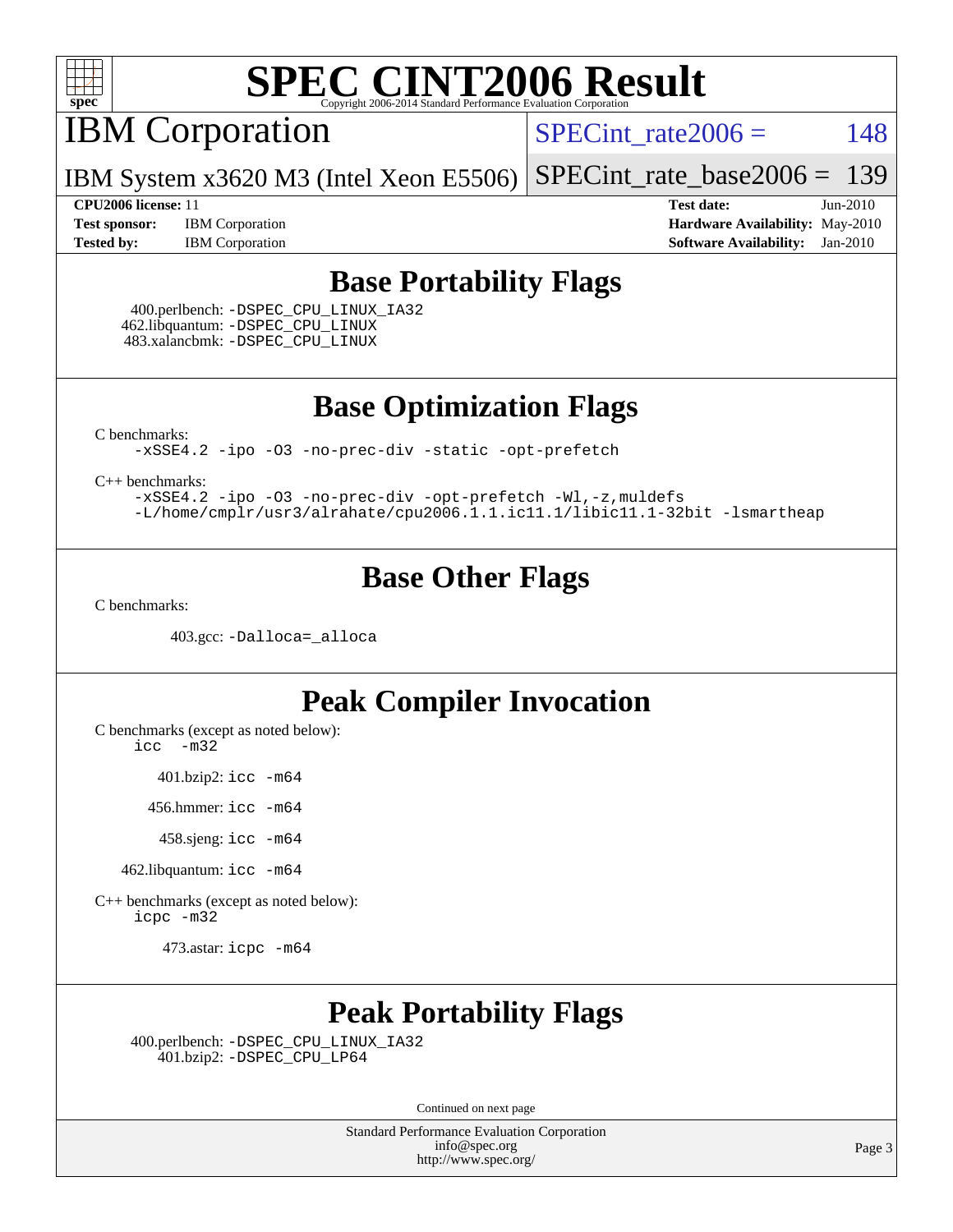

IBM Corporation

SPECint rate $2006 = 148$ 

IBM System x3620 M3 (Intel Xeon E5506) [SPECint\\_rate\\_base2006 =](http://www.spec.org/auto/cpu2006/Docs/result-fields.html#SPECintratebase2006) 139

**[Test sponsor:](http://www.spec.org/auto/cpu2006/Docs/result-fields.html#Testsponsor)** IBM Corporation **[Hardware Availability:](http://www.spec.org/auto/cpu2006/Docs/result-fields.html#HardwareAvailability)** May-2010

**[CPU2006 license:](http://www.spec.org/auto/cpu2006/Docs/result-fields.html#CPU2006license)** 11 **[Test date:](http://www.spec.org/auto/cpu2006/Docs/result-fields.html#Testdate)** Jun-2010 **[Tested by:](http://www.spec.org/auto/cpu2006/Docs/result-fields.html#Testedby)** IBM Corporation **[Software Availability:](http://www.spec.org/auto/cpu2006/Docs/result-fields.html#SoftwareAvailability)** Jan-2010

## **[Peak Portability Flags \(Continued\)](http://www.spec.org/auto/cpu2006/Docs/result-fields.html#PeakPortabilityFlags)**

 456.hmmer: [-DSPEC\\_CPU\\_LP64](http://www.spec.org/cpu2006/results/res2010q3/cpu2006-20100621-11858.flags.html#suite_peakCPORTABILITY456_hmmer_DSPEC_CPU_LP64) 458.sjeng: [-DSPEC\\_CPU\\_LP64](http://www.spec.org/cpu2006/results/res2010q3/cpu2006-20100621-11858.flags.html#suite_peakCPORTABILITY458_sjeng_DSPEC_CPU_LP64) 462.libquantum: [-DSPEC\\_CPU\\_LP64](http://www.spec.org/cpu2006/results/res2010q3/cpu2006-20100621-11858.flags.html#suite_peakCPORTABILITY462_libquantum_DSPEC_CPU_LP64) [-DSPEC\\_CPU\\_LINUX](http://www.spec.org/cpu2006/results/res2010q3/cpu2006-20100621-11858.flags.html#b462.libquantum_peakCPORTABILITY_DSPEC_CPU_LINUX) 473.astar: [-DSPEC\\_CPU\\_LP64](http://www.spec.org/cpu2006/results/res2010q3/cpu2006-20100621-11858.flags.html#suite_peakCXXPORTABILITY473_astar_DSPEC_CPU_LP64) 483.xalancbmk: [-DSPEC\\_CPU\\_LINUX](http://www.spec.org/cpu2006/results/res2010q3/cpu2006-20100621-11858.flags.html#b483.xalancbmk_peakCXXPORTABILITY_DSPEC_CPU_LINUX)

## **[Peak Optimization Flags](http://www.spec.org/auto/cpu2006/Docs/result-fields.html#PeakOptimizationFlags)**

[C benchmarks](http://www.spec.org/auto/cpu2006/Docs/result-fields.html#Cbenchmarks):

Standard Performance Evaluation Corporation [info@spec.org](mailto:info@spec.org) <http://www.spec.org/> Page 4 400.perlbench: [-xSSE4.2](http://www.spec.org/cpu2006/results/res2010q3/cpu2006-20100621-11858.flags.html#user_peakPASS2_CFLAGSPASS2_LDCFLAGS400_perlbench_f-xSSE42_f91528193cf0b216347adb8b939d4107)(pass 2) [-prof-gen](http://www.spec.org/cpu2006/results/res2010q3/cpu2006-20100621-11858.flags.html#user_peakPASS1_CFLAGSPASS1_LDCFLAGS400_perlbench_prof_gen_e43856698f6ca7b7e442dfd80e94a8fc)(pass 1) [-ipo](http://www.spec.org/cpu2006/results/res2010q3/cpu2006-20100621-11858.flags.html#user_peakPASS2_CFLAGSPASS2_LDCFLAGS400_perlbench_f-ipo)(pass 2) [-O3](http://www.spec.org/cpu2006/results/res2010q3/cpu2006-20100621-11858.flags.html#user_peakPASS2_CFLAGSPASS2_LDCFLAGS400_perlbench_f-O3)(pass 2) [-no-prec-div](http://www.spec.org/cpu2006/results/res2010q3/cpu2006-20100621-11858.flags.html#user_peakPASS2_CFLAGSPASS2_LDCFLAGS400_perlbench_f-no-prec-div)(pass 2) [-static](http://www.spec.org/cpu2006/results/res2010q3/cpu2006-20100621-11858.flags.html#user_peakPASS2_CFLAGSPASS2_LDCFLAGS400_perlbench_f-static)(pass 2) [-prof-use](http://www.spec.org/cpu2006/results/res2010q3/cpu2006-20100621-11858.flags.html#user_peakPASS2_CFLAGSPASS2_LDCFLAGS400_perlbench_prof_use_bccf7792157ff70d64e32fe3e1250b55)(pass 2) [-ansi-alias](http://www.spec.org/cpu2006/results/res2010q3/cpu2006-20100621-11858.flags.html#user_peakCOPTIMIZE400_perlbench_f-ansi-alias) 401.bzip2: [-xSSE4.2](http://www.spec.org/cpu2006/results/res2010q3/cpu2006-20100621-11858.flags.html#user_peakPASS2_CFLAGSPASS2_LDCFLAGS401_bzip2_f-xSSE42_f91528193cf0b216347adb8b939d4107)(pass 2) [-prof-gen](http://www.spec.org/cpu2006/results/res2010q3/cpu2006-20100621-11858.flags.html#user_peakPASS1_CFLAGSPASS1_LDCFLAGS401_bzip2_prof_gen_e43856698f6ca7b7e442dfd80e94a8fc)(pass 1) [-ipo](http://www.spec.org/cpu2006/results/res2010q3/cpu2006-20100621-11858.flags.html#user_peakPASS2_CFLAGSPASS2_LDCFLAGS401_bzip2_f-ipo)(pass 2) [-O3](http://www.spec.org/cpu2006/results/res2010q3/cpu2006-20100621-11858.flags.html#user_peakPASS2_CFLAGSPASS2_LDCFLAGS401_bzip2_f-O3)(pass 2) [-no-prec-div](http://www.spec.org/cpu2006/results/res2010q3/cpu2006-20100621-11858.flags.html#user_peakPASS2_CFLAGSPASS2_LDCFLAGS401_bzip2_f-no-prec-div)(pass 2) [-static](http://www.spec.org/cpu2006/results/res2010q3/cpu2006-20100621-11858.flags.html#user_peakPASS2_CFLAGSPASS2_LDCFLAGS401_bzip2_f-static)(pass 2) [-prof-use](http://www.spec.org/cpu2006/results/res2010q3/cpu2006-20100621-11858.flags.html#user_peakPASS2_CFLAGSPASS2_LDCFLAGS401_bzip2_prof_use_bccf7792157ff70d64e32fe3e1250b55)(pass 2) [-opt-prefetch](http://www.spec.org/cpu2006/results/res2010q3/cpu2006-20100621-11858.flags.html#user_peakCOPTIMIZE401_bzip2_f-opt-prefetch) [-ansi-alias](http://www.spec.org/cpu2006/results/res2010q3/cpu2006-20100621-11858.flags.html#user_peakCOPTIMIZE401_bzip2_f-ansi-alias) [-auto-ilp32](http://www.spec.org/cpu2006/results/res2010q3/cpu2006-20100621-11858.flags.html#user_peakCOPTIMIZE401_bzip2_f-auto-ilp32) 403.gcc: [-xSSE4.2](http://www.spec.org/cpu2006/results/res2010q3/cpu2006-20100621-11858.flags.html#user_peakCOPTIMIZE403_gcc_f-xSSE42_f91528193cf0b216347adb8b939d4107) [-ipo](http://www.spec.org/cpu2006/results/res2010q3/cpu2006-20100621-11858.flags.html#user_peakCOPTIMIZE403_gcc_f-ipo) [-O3](http://www.spec.org/cpu2006/results/res2010q3/cpu2006-20100621-11858.flags.html#user_peakCOPTIMIZE403_gcc_f-O3) [-no-prec-div](http://www.spec.org/cpu2006/results/res2010q3/cpu2006-20100621-11858.flags.html#user_peakCOPTIMIZE403_gcc_f-no-prec-div) [-static](http://www.spec.org/cpu2006/results/res2010q3/cpu2006-20100621-11858.flags.html#user_peakCOPTIMIZE403_gcc_f-static) 429.mcf: [-xSSE4.2](http://www.spec.org/cpu2006/results/res2010q3/cpu2006-20100621-11858.flags.html#user_peakCOPTIMIZE429_mcf_f-xSSE42_f91528193cf0b216347adb8b939d4107) [-ipo](http://www.spec.org/cpu2006/results/res2010q3/cpu2006-20100621-11858.flags.html#user_peakCOPTIMIZE429_mcf_f-ipo) [-O3](http://www.spec.org/cpu2006/results/res2010q3/cpu2006-20100621-11858.flags.html#user_peakCOPTIMIZE429_mcf_f-O3) [-no-prec-div](http://www.spec.org/cpu2006/results/res2010q3/cpu2006-20100621-11858.flags.html#user_peakCOPTIMIZE429_mcf_f-no-prec-div) [-static](http://www.spec.org/cpu2006/results/res2010q3/cpu2006-20100621-11858.flags.html#user_peakCOPTIMIZE429_mcf_f-static) [-opt-prefetch](http://www.spec.org/cpu2006/results/res2010q3/cpu2006-20100621-11858.flags.html#user_peakCOPTIMIZE429_mcf_f-opt-prefetch) 445.gobmk: [-xSSE4.2](http://www.spec.org/cpu2006/results/res2010q3/cpu2006-20100621-11858.flags.html#user_peakPASS2_CFLAGSPASS2_LDCFLAGS445_gobmk_f-xSSE42_f91528193cf0b216347adb8b939d4107)(pass 2) [-prof-gen](http://www.spec.org/cpu2006/results/res2010q3/cpu2006-20100621-11858.flags.html#user_peakPASS1_CFLAGSPASS1_LDCFLAGS445_gobmk_prof_gen_e43856698f6ca7b7e442dfd80e94a8fc)(pass 1) [-prof-use](http://www.spec.org/cpu2006/results/res2010q3/cpu2006-20100621-11858.flags.html#user_peakPASS2_CFLAGSPASS2_LDCFLAGS445_gobmk_prof_use_bccf7792157ff70d64e32fe3e1250b55)(pass 2) [-O2](http://www.spec.org/cpu2006/results/res2010q3/cpu2006-20100621-11858.flags.html#user_peakCOPTIMIZE445_gobmk_f-O2) [-ipo](http://www.spec.org/cpu2006/results/res2010q3/cpu2006-20100621-11858.flags.html#user_peakCOPTIMIZE445_gobmk_f-ipo) [-no-prec-div](http://www.spec.org/cpu2006/results/res2010q3/cpu2006-20100621-11858.flags.html#user_peakCOPTIMIZE445_gobmk_f-no-prec-div) [-ansi-alias](http://www.spec.org/cpu2006/results/res2010q3/cpu2006-20100621-11858.flags.html#user_peakCOPTIMIZE445_gobmk_f-ansi-alias) 456.hmmer: [-xSSE4.2](http://www.spec.org/cpu2006/results/res2010q3/cpu2006-20100621-11858.flags.html#user_peakCOPTIMIZE456_hmmer_f-xSSE42_f91528193cf0b216347adb8b939d4107) [-ipo](http://www.spec.org/cpu2006/results/res2010q3/cpu2006-20100621-11858.flags.html#user_peakCOPTIMIZE456_hmmer_f-ipo) [-O3](http://www.spec.org/cpu2006/results/res2010q3/cpu2006-20100621-11858.flags.html#user_peakCOPTIMIZE456_hmmer_f-O3) [-no-prec-div](http://www.spec.org/cpu2006/results/res2010q3/cpu2006-20100621-11858.flags.html#user_peakCOPTIMIZE456_hmmer_f-no-prec-div) [-static](http://www.spec.org/cpu2006/results/res2010q3/cpu2006-20100621-11858.flags.html#user_peakCOPTIMIZE456_hmmer_f-static) [-unroll2](http://www.spec.org/cpu2006/results/res2010q3/cpu2006-20100621-11858.flags.html#user_peakCOPTIMIZE456_hmmer_f-unroll_784dae83bebfb236979b41d2422d7ec2) [-ansi-alias](http://www.spec.org/cpu2006/results/res2010q3/cpu2006-20100621-11858.flags.html#user_peakCOPTIMIZE456_hmmer_f-ansi-alias) [-auto-ilp32](http://www.spec.org/cpu2006/results/res2010q3/cpu2006-20100621-11858.flags.html#user_peakCOPTIMIZE456_hmmer_f-auto-ilp32) 458.sjeng: [-xSSE4.2](http://www.spec.org/cpu2006/results/res2010q3/cpu2006-20100621-11858.flags.html#user_peakPASS2_CFLAGSPASS2_LDCFLAGS458_sjeng_f-xSSE42_f91528193cf0b216347adb8b939d4107)(pass 2) [-prof-gen](http://www.spec.org/cpu2006/results/res2010q3/cpu2006-20100621-11858.flags.html#user_peakPASS1_CFLAGSPASS1_LDCFLAGS458_sjeng_prof_gen_e43856698f6ca7b7e442dfd80e94a8fc)(pass 1) [-ipo](http://www.spec.org/cpu2006/results/res2010q3/cpu2006-20100621-11858.flags.html#user_peakPASS2_CFLAGSPASS2_LDCFLAGS458_sjeng_f-ipo)(pass 2) [-O3](http://www.spec.org/cpu2006/results/res2010q3/cpu2006-20100621-11858.flags.html#user_peakPASS2_CFLAGSPASS2_LDCFLAGS458_sjeng_f-O3)(pass 2) [-no-prec-div](http://www.spec.org/cpu2006/results/res2010q3/cpu2006-20100621-11858.flags.html#user_peakPASS2_CFLAGSPASS2_LDCFLAGS458_sjeng_f-no-prec-div)(pass 2) [-static](http://www.spec.org/cpu2006/results/res2010q3/cpu2006-20100621-11858.flags.html#user_peakPASS2_CFLAGSPASS2_LDCFLAGS458_sjeng_f-static)(pass 2) [-prof-use](http://www.spec.org/cpu2006/results/res2010q3/cpu2006-20100621-11858.flags.html#user_peakPASS2_CFLAGSPASS2_LDCFLAGS458_sjeng_prof_use_bccf7792157ff70d64e32fe3e1250b55)(pass 2) [-unroll4](http://www.spec.org/cpu2006/results/res2010q3/cpu2006-20100621-11858.flags.html#user_peakCOPTIMIZE458_sjeng_f-unroll_4e5e4ed65b7fd20bdcd365bec371b81f) [-auto-ilp32](http://www.spec.org/cpu2006/results/res2010q3/cpu2006-20100621-11858.flags.html#user_peakCOPTIMIZE458_sjeng_f-auto-ilp32) 462.libquantum: [-xSSE4.2](http://www.spec.org/cpu2006/results/res2010q3/cpu2006-20100621-11858.flags.html#user_peakCOPTIMIZE462_libquantum_f-xSSE42_f91528193cf0b216347adb8b939d4107) [-ipo](http://www.spec.org/cpu2006/results/res2010q3/cpu2006-20100621-11858.flags.html#user_peakCOPTIMIZE462_libquantum_f-ipo) [-O3](http://www.spec.org/cpu2006/results/res2010q3/cpu2006-20100621-11858.flags.html#user_peakCOPTIMIZE462_libquantum_f-O3) [-no-prec-div](http://www.spec.org/cpu2006/results/res2010q3/cpu2006-20100621-11858.flags.html#user_peakCOPTIMIZE462_libquantum_f-no-prec-div) [-static](http://www.spec.org/cpu2006/results/res2010q3/cpu2006-20100621-11858.flags.html#user_peakCOPTIMIZE462_libquantum_f-static) [-auto-ilp32](http://www.spec.org/cpu2006/results/res2010q3/cpu2006-20100621-11858.flags.html#user_peakCOPTIMIZE462_libquantum_f-auto-ilp32) [-opt-prefetch](http://www.spec.org/cpu2006/results/res2010q3/cpu2006-20100621-11858.flags.html#user_peakCOPTIMIZE462_libquantum_f-opt-prefetch) 464.h264ref: [-xSSE4.2](http://www.spec.org/cpu2006/results/res2010q3/cpu2006-20100621-11858.flags.html#user_peakPASS2_CFLAGSPASS2_LDCFLAGS464_h264ref_f-xSSE42_f91528193cf0b216347adb8b939d4107)(pass 2) [-prof-gen](http://www.spec.org/cpu2006/results/res2010q3/cpu2006-20100621-11858.flags.html#user_peakPASS1_CFLAGSPASS1_LDCFLAGS464_h264ref_prof_gen_e43856698f6ca7b7e442dfd80e94a8fc)(pass 1) [-ipo](http://www.spec.org/cpu2006/results/res2010q3/cpu2006-20100621-11858.flags.html#user_peakPASS2_CFLAGSPASS2_LDCFLAGS464_h264ref_f-ipo)(pass 2) [-O3](http://www.spec.org/cpu2006/results/res2010q3/cpu2006-20100621-11858.flags.html#user_peakPASS2_CFLAGSPASS2_LDCFLAGS464_h264ref_f-O3)(pass 2) [-no-prec-div](http://www.spec.org/cpu2006/results/res2010q3/cpu2006-20100621-11858.flags.html#user_peakPASS2_CFLAGSPASS2_LDCFLAGS464_h264ref_f-no-prec-div)(pass 2) [-static](http://www.spec.org/cpu2006/results/res2010q3/cpu2006-20100621-11858.flags.html#user_peakPASS2_CFLAGSPASS2_LDCFLAGS464_h264ref_f-static)(pass 2) [-prof-use](http://www.spec.org/cpu2006/results/res2010q3/cpu2006-20100621-11858.flags.html#user_peakPASS2_CFLAGSPASS2_LDCFLAGS464_h264ref_prof_use_bccf7792157ff70d64e32fe3e1250b55)(pass 2) [-unroll2](http://www.spec.org/cpu2006/results/res2010q3/cpu2006-20100621-11858.flags.html#user_peakCOPTIMIZE464_h264ref_f-unroll_784dae83bebfb236979b41d2422d7ec2) [-ansi-alias](http://www.spec.org/cpu2006/results/res2010q3/cpu2006-20100621-11858.flags.html#user_peakCOPTIMIZE464_h264ref_f-ansi-alias) [C++ benchmarks:](http://www.spec.org/auto/cpu2006/Docs/result-fields.html#CXXbenchmarks) 471.omnetpp: [-xSSE4.2](http://www.spec.org/cpu2006/results/res2010q3/cpu2006-20100621-11858.flags.html#user_peakPASS2_CXXFLAGSPASS2_LDCXXFLAGS471_omnetpp_f-xSSE42_f91528193cf0b216347adb8b939d4107)(pass 2) [-prof-gen](http://www.spec.org/cpu2006/results/res2010q3/cpu2006-20100621-11858.flags.html#user_peakPASS1_CXXFLAGSPASS1_LDCXXFLAGS471_omnetpp_prof_gen_e43856698f6ca7b7e442dfd80e94a8fc)(pass 1) [-ipo](http://www.spec.org/cpu2006/results/res2010q3/cpu2006-20100621-11858.flags.html#user_peakPASS2_CXXFLAGSPASS2_LDCXXFLAGS471_omnetpp_f-ipo)(pass 2) [-O3](http://www.spec.org/cpu2006/results/res2010q3/cpu2006-20100621-11858.flags.html#user_peakPASS2_CXXFLAGSPASS2_LDCXXFLAGS471_omnetpp_f-O3)(pass 2) [-no-prec-div](http://www.spec.org/cpu2006/results/res2010q3/cpu2006-20100621-11858.flags.html#user_peakPASS2_CXXFLAGSPASS2_LDCXXFLAGS471_omnetpp_f-no-prec-div)(pass 2) [-prof-use](http://www.spec.org/cpu2006/results/res2010q3/cpu2006-20100621-11858.flags.html#user_peakPASS2_CXXFLAGSPASS2_LDCXXFLAGS471_omnetpp_prof_use_bccf7792157ff70d64e32fe3e1250b55)(pass 2) [-ansi-alias](http://www.spec.org/cpu2006/results/res2010q3/cpu2006-20100621-11858.flags.html#user_peakCXXOPTIMIZE471_omnetpp_f-ansi-alias) [-opt-ra-region-strategy=block](http://www.spec.org/cpu2006/results/res2010q3/cpu2006-20100621-11858.flags.html#user_peakCXXOPTIMIZE471_omnetpp_f-opt-ra-region-strategy-block_a0a37c372d03933b2a18d4af463c1f69) [-Wl,-z,muldefs](http://www.spec.org/cpu2006/results/res2010q3/cpu2006-20100621-11858.flags.html#user_peakEXTRA_LDFLAGS471_omnetpp_link_force_multiple1_74079c344b956b9658436fd1b6dd3a8a) [-L/home/cmplr/usr3/alrahate/cpu2006.1.1.ic11.1/libic11.1-32bit -lsmartheap](http://www.spec.org/cpu2006/results/res2010q3/cpu2006-20100621-11858.flags.html#user_peakEXTRA_LIBS471_omnetpp_SmartHeap_d86dffe4a79b79ef8890d5cce17030c3)  $473.\text{astar: } -xSSE4$ .  $2(\text{pass 2})$   $-\text{prof-gen}(\text{pass 1})$   $-i\text{po}(\text{pass 2})$ [-O3](http://www.spec.org/cpu2006/results/res2010q3/cpu2006-20100621-11858.flags.html#user_peakPASS2_CXXFLAGSPASS2_LDCXXFLAGS473_astar_f-O3)(pass 2) [-no-prec-div](http://www.spec.org/cpu2006/results/res2010q3/cpu2006-20100621-11858.flags.html#user_peakPASS2_CXXFLAGSPASS2_LDCXXFLAGS473_astar_f-no-prec-div)(pass 2) [-prof-use](http://www.spec.org/cpu2006/results/res2010q3/cpu2006-20100621-11858.flags.html#user_peakPASS2_CXXFLAGSPASS2_LDCXXFLAGS473_astar_prof_use_bccf7792157ff70d64e32fe3e1250b55)(pass 2) [-ansi-alias](http://www.spec.org/cpu2006/results/res2010q3/cpu2006-20100621-11858.flags.html#user_peakCXXOPTIMIZE473_astar_f-ansi-alias) [-opt-ra-region-strategy=routine](http://www.spec.org/cpu2006/results/res2010q3/cpu2006-20100621-11858.flags.html#user_peakCXXOPTIMIZE473_astar_f-opt-ra-region-strategy-routine_ba086ea3b1d46a52e1238e2ca173ed44) [-Wl,-z,muldefs](http://www.spec.org/cpu2006/results/res2010q3/cpu2006-20100621-11858.flags.html#user_peakEXTRA_LDFLAGS473_astar_link_force_multiple1_74079c344b956b9658436fd1b6dd3a8a) Continued on next page